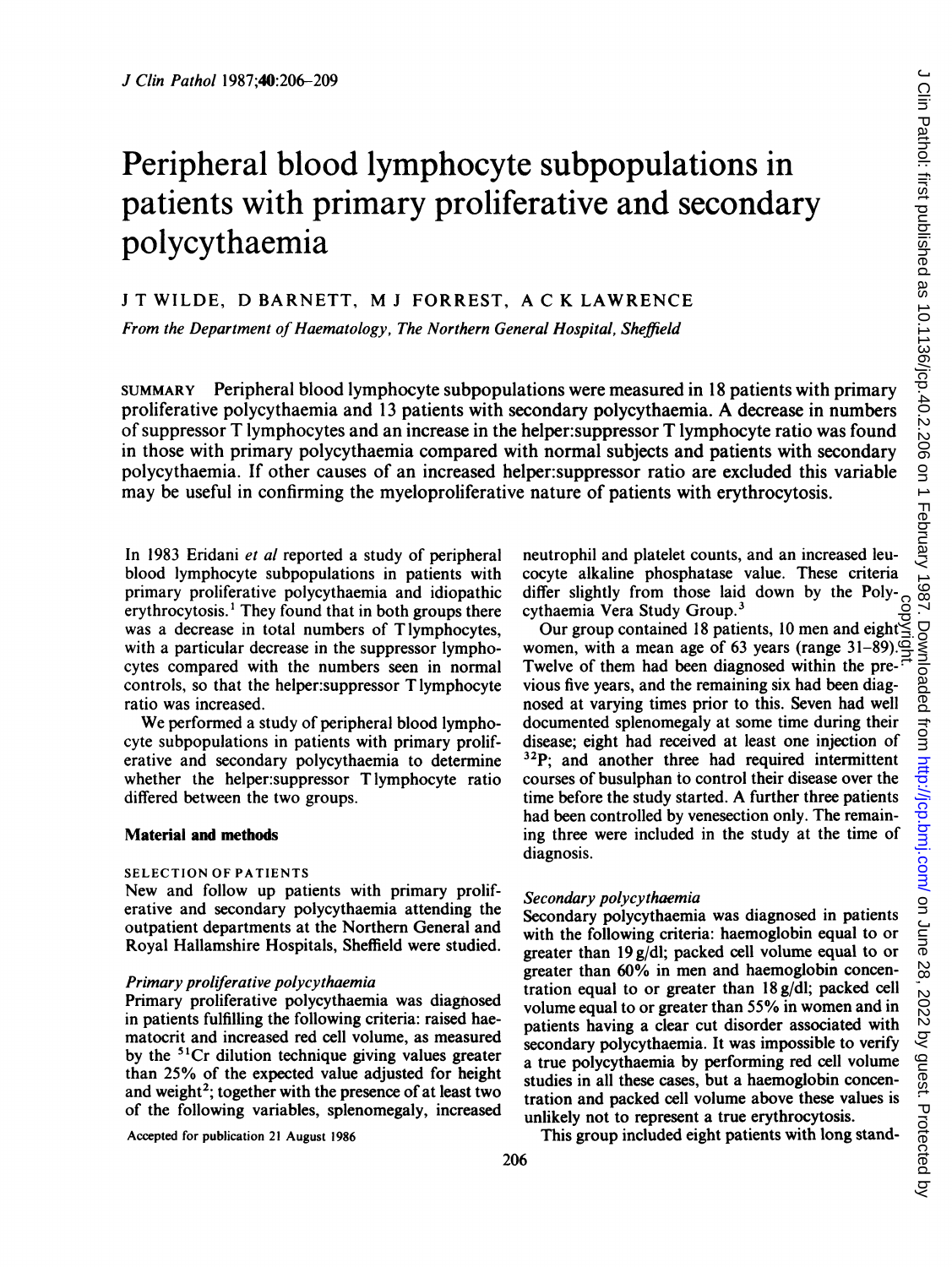# Lymphocyte subsets in polycythaemia

ing chronic obstructive airways disease (seven men and one woman of mean age 62 years (range 52-70)); three patients with Eisenmenger's syndrome after congenital heart disease (two men, aged <sup>29</sup> and 33, and one woman aged 50); one man, aged 63, with polycystic kidneys; and one woman, aged 44, with obstructive sleep apnoea.

All patients with chest and heart disease resulting in polycythaemia induced by hypoxia had arterial oxygen pressure of less than 8-6 kilopascals and arterial oxygen saturations of less than 92%. Below these arterial oxygen values it is thought that hypoxia induced erythrocytosis is likely to develop.3

In all patients with secondary polycythaemia the erythrocytosis had been treated only by intermittent venesection.

#### SELECTION OF NORMAL SUBJECTS

A normal range of T lymphocyte subset values and helper:suppressor T lymphocyte ratios was established using 17 healthy medical laboratory staff, none of whom had features to suggest a diagnosis of primary proliferative or secondary polycythaemia.

#### LYMPHOCYTE SUBPOPULATIONS USING MONOCLONAL ANTIBODIES

Indirect immunofluorescence was carried out on lymphocytes isolated from peripheral blood samples by conventional methods,<sup>4</sup> using four monoclonal antibodies: CD3 (T, p 19-29), Leu 4, and CDl9 (B, p95) Leu <sup>12</sup> (Becton Dickinson, Middlesex), CD4 (T, p 55), OKT-4 and CD8 (T, p 32-33) OKT-8 (Ortho-Diagnostics Systems). CD3 reacts with most peripheral blood lymphocytes that form rosettes with sheep red blood cells but does not react with B lymphocytes. CD19 reacts with all peripheral blood lymphocytes of B cell lineage as defined by the presence of  $\kappa$  and  $\lambda$  light chains but does not react with T lymphocytes. CD4 and CD8 react with the helper and suppressor subgroups of T lymphocytes, respectively.

Statistical analysis was performed on the data using Student's  $t$  test to compare the mean values of particular variables within each study group.

Patients included in this study were screened to exclude clinical conditions that are known to bring about an increased helper:suppressor Tlymphocyte ratio. $4-7$  This screen comprised a clinical assessment and estimation of liver function tests, thyroid function tests, autoantibody screen, rheumatoid factor, direct Coombs' test, random blood glucose, and gastric intrinsic factor antibody.

# **Results**

In each patient absolute values were obtained for total lymphocytes, total T lymphocytes, and helper and suppressor T lymphocytes from which the helper:suppressor T lymphocyte ratio was determined.

The mean (SD) absolute lymphocyte count for the normal subjects was 2080 (640)  $\times$  10<sup>6</sup>/1. For patients with primary polycythaemia it was 1710 (560)  $\times$  $10<sup>6</sup>/1$ . There was no significant difference between any of these values. It can therefore be assumed that the observed changes in lymphocyte subgroup numbers in our groups of patients were not influenced by variation in absolute lymphocyte counts.

The table shows the mean (SD) absolute values for T3, T4, and T8 lymphocytes and the helper:suppressor Tlymphocyte ratios within each study group.

The figure represents the helper:suppressor T lymphocyte ratios obtained within each study group.

There was no significant difference between the mean total T lymphocyte counts of normal subjects compared with those of patients with either primary or secondary polycythaemia. There was no significant difference between the mean numbers of helper T lymphocytes of normal subjects compared with those of either polycythaemic group.

Mean values for suppressor T lymphocytes were significantly decreased in patients with primary polycythaemia compared with those in normal subjects (p  $< 0.001$ ), whereas there was no significant difference in this value between patients with secondary polycythaemia and normal subjects.

As a result of this decrease in suppressor T lymphocytes in the primary group the helper: suppress T lymphocyte ratio was helper:suppressor T lymphocyte ratio was significantly increased in this group compared with that of normal subjects ( $p < 0.001$ ) and patients with secondary polycythaemia ( $p < 0.01$ ). The only

Table Mean (SD) absolute values for T3, T4, T8 lymphocytes and helper: suppressor T lymphocyte ratios

|                                                                                           | Lymphocyte populations ( $\times 10^6$ /l) |                                     |                                     |                                       |
|-------------------------------------------------------------------------------------------|--------------------------------------------|-------------------------------------|-------------------------------------|---------------------------------------|
|                                                                                           | Т3                                         |                                     | 78                                  | T4:T8                                 |
| Normal subjects<br>Those with primary polycythaemia<br>Those with secondary polycythaemia | 1488 (535)<br>1238 (371)<br>1459 (450)     | 960 (340)<br>908 (298)<br>934 (264) | 573 (229)<br>309 (131)<br>580 (200) | 1.76(0.5)<br>3.45(1.72)<br>1.69(0.42) |

207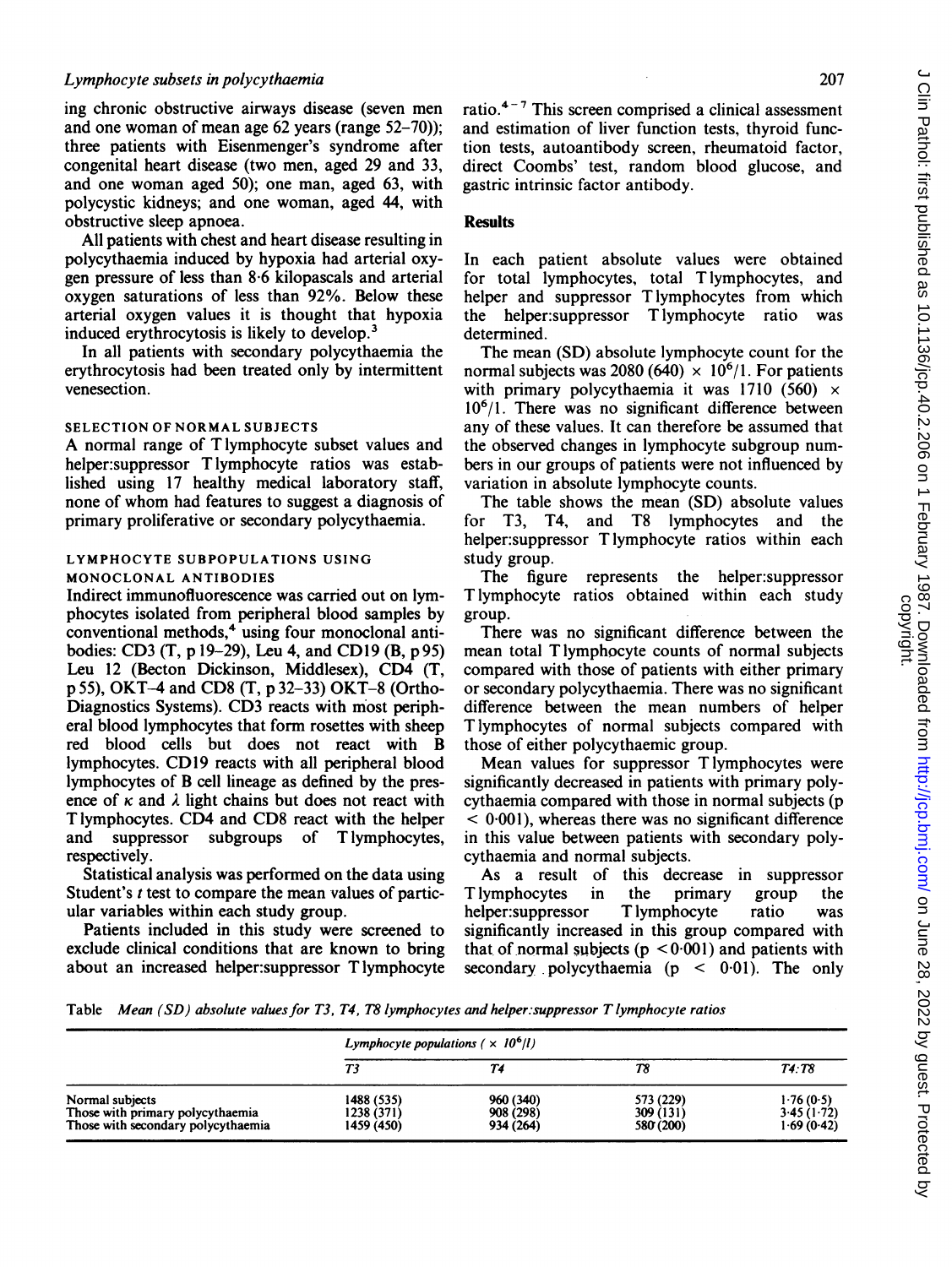

Figure T4: T8 lymphocyte ratios in normal subjects and patients with primary and secondary polycythaemia.

patient in the secondary group suspected of having an inappropriate erythropoietin production causing his polycythaemia was the man with polycystic kidneys who had a helper:suppressor ratio of 1-96.

# **Discussion**

Our study confirms the finding of Eridani et  $al^1$ :<br>helper:suppressor Tlymphocyte ratios are helper:suppressor significantly increased in patients with primary proliferative polycythaemia. In addition, we have shown that patients with secondary polycythaemia do not have raised helper:suppressor T lymphocyte ratios compared with those in normal subjects and that there is a significant difference in the ratio between primary and secondary polycythaemics.

The finding of reduced suppressor T lymphocytes and hence increased helper:suppressor ratios in our patients with primary polycythaemia seemed to be a persistent feature of the condition, remaining uncorrected by previous treatment, such as venesection, 32P injection, or busulphan chemotherapy.

A wide variety of conditions have been reported to cause an increase in the helper:suppressor T lymphocyte ratio. These include pernicious anaemia (with gastric intrinsic factor antibodies), $4$  newly diagnosed diabetes mellitus,<sup>5</sup> Hashimoto's thyroiditis, rheumatoid arthritis, Sjogren's syndrome, Wegener's granulomatosis,<sup>6</sup> autoimmune haemolytic

# Wilde, Barnett, Forrest, Lawrence

anaemia, seronegative autoimmune chronic active hepatitis, myasthenia gravis, Berger's IgA deposit nephropathy, membranous glomerulonephritis, and acute episodes of multiple sclerosis.7 None of our patients with increased helper:suppressor T cell ratios had evidence of any of these disorders.

Patients often present to haematology clinics with increased haemoglobin concentrations, venous haematocrits, and red cell volume without any other features to suggest a definite diagnosis of primary or secondary polycythaemia.

Modan and Modan8 introduced the use of the term benign erythrocytosis for this type of patient in 1968. In 1979 Pearson and Wetherley-Main<sup>9</sup> substituted the term idiopathic erythrocytosis. In their study of similar patients 40% progressed to primary proliferative polycythaemia within six years of follow up from time of diagnosis, so that in their experience the condition was not benign. Eridani' showed that patients fulfilling the criteria of idiopathic erythrocytosis also had increased helper:suppressor Tlymphocyte ratios similar to his patients with primary polycythaemia, thereby corroborating the theory that this condition is a primary proliferative disorder.

We conclude that the finding of an increased helper: suppressor Tcell ratio of greater than 2.5 implies the likelihood of a primary proliferative disorder in patients with a true polycythaemia, provided other causes of an increased ratio can be excluded. mphes the increments of a primary profiterative disor-<br>der in patients with a true polycythaemia, provided<br>of the causes of an increased ratio can be excluded. polycythaemia had helper:suppressor T cell ratios greater than  $2.5$  compared with none in the group with secondary polycythaemia, but we should point out that one of our normal control subjects did have a ratio of greater than 2-5.

The two main T cell subsets modulate erythroid progenitor cell growth in vitro. The helper Tcells, with the cooperation of monocytes, stimulate progenitor cell growth, whereas the suppressor cells inhibit growth of these cells. $10 - 13$ 

Zoumbos et  $al^{14}$  reported that 10 of 12 patients with aplastic anaemia had increased numbers of activated suppressor T cells compared with the numbers in control subjects. Furthermore, these cells were found to be releasing  $\gamma$ -interferon, which suppressed progenitor cell growth in vitro. The finding of reduced numbers of suppressor T cells in cases of primary proliferative polycythaemia may be important in the pathogenesis of this disorder. The relative excess of helper T lymphocytes may result in increased burst promoting activity on erythroid progenitor cells, an effect presumably mediated by a relative excess of growth factor substances released by activated helper cells. Helper Tcell lymphokines may also bring about increased sensitivity of later erythroid precursor cells to erythropoietin, an in vitro finding that has been